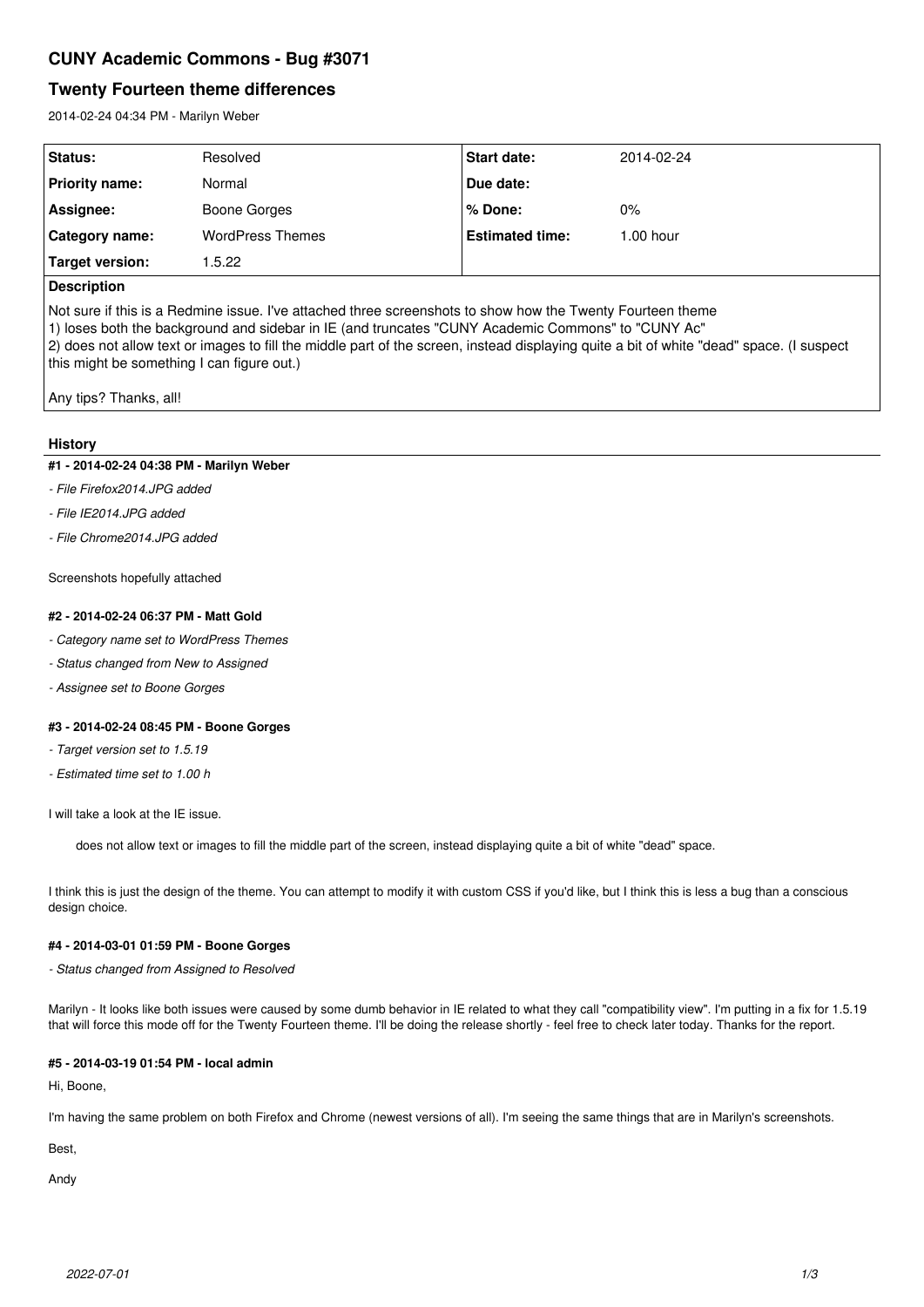## **#6 - 2014-03-19 01:59 PM - local admin**

Also, this is the ticket I raised for what I was seeing:<http://redmine.gc.cuny.edu/issues/3114>

#### **#7 - 2014-03-20 10:17 AM - Matt Gold**

- *Status changed from Resolved to Assigned*
- *Target version changed from 1.5.19 to 1.5.22*

reopening due to unresolved issues

#### **#8 - 2014-03-20 02:55 PM - Boone Gorges**

*- Status changed from Assigned to Reporter Feedback*

Andy, can you please share the following:

- link to the problematic page

- description of setup (OS + browser versions)

#### **#9 - 2014-03-21 10:19 AM - Marilyn Weber**

*- File CUNYAc.JPG added*

By the way, the dumb behavior in IE which cuts off the upper right hand corner "CUNY Academic Commons" pull-down menu in Twenty Fourteen, does the same in Imbalance 2. Screenshot attached

#### **#10 - 2014-03-31 11:14 AM - local admin**

Hi Boone,

For some reason I didn't get an update via email on this, sorry for the delay.

Here's the link:<http://newestblogever.commons.gc.cuny.edu/>

I'm seeing this on Macs, both at home on my 10.9.2 machine and at the New Media Lab on a 10.7.8 machine. It's happening on all browsers. Safari 7.0.2, Firefox 28.0, and Chrome 33.

#### **#11 - 2014-03-31 11:18 AM - Boone Gorges**

Thanks, Andy. I'm having a look right now, and it's not clear to me what the issues are. I do see that the admin bar is a little bit shorter than it ought to be, but I don't see the original issues that Marilyn reported. Could you please specify the precise problems you're seeing, with screenshots if you think that'd be helpful? Thanks.

### **#12 - 2014-03-31 03:28 PM - local admin**

Hi Boone,

Here's the ticket I started a couple of weeks ago that has screenshots and specifics:

<http://redmine.gc.cuny.edu/issues/3114>

Best,

ANdy

## **#13 - 2014-04-01 08:15 PM - Boone Gorges**

Thanks, Andy. Those screenshots make the issues clearer.

There are some inconsistencies between a few hardcoded values in twentyfourteen's stylesheets and the way that we override WP's adminbar styles. Should be resolved by <https://github.com/castiron/cac/commit/7a279cb891af411f76aa827f0c087fd6847c2afe> and <https://github.com/castiron/cac/commit/f45f1dddb86468cfe1ae9cd658a1d6ede15826b7>

I'm going to mark this ticket as Resolved. Andy and Marilyn, if you continue to have problems after the 1.5.22 release (later this evening), please feel free to reopen with details.

#### **#14 - 2014-04-01 08:18 PM - Boone Gorges**

*- Status changed from Reporter Feedback to Resolved*

# **Files**